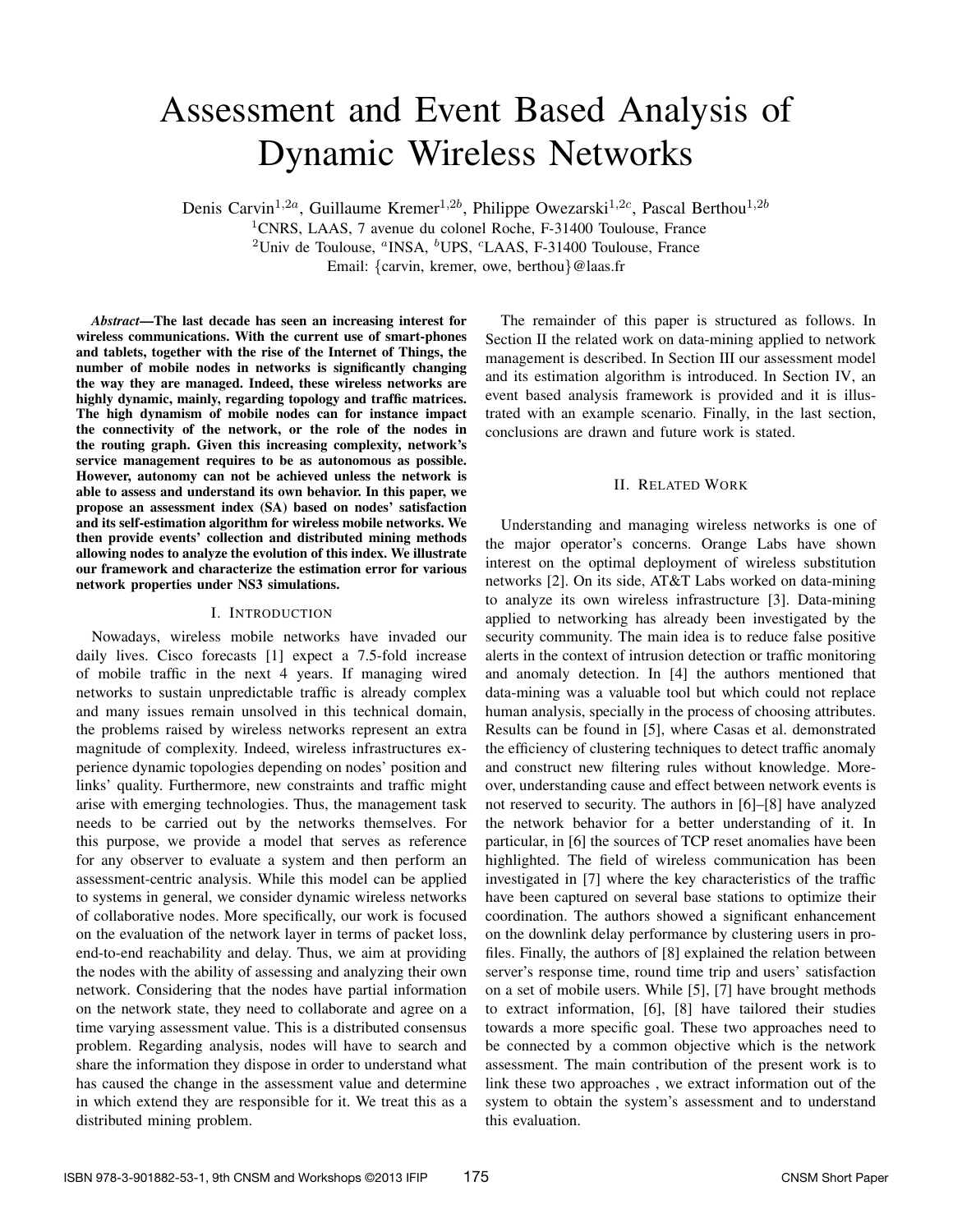#### III. ASSESSMENT MODEL AND DISTRIBUTED ESTIMATION

As we mentioned in the Introduction, our model can be applied to systems in general but we analyze the particular case of dynamic wireless networks. In this section we introduce a method and define a scheme to evaluate these particular systems.

## *A. Satisfaction Ratio and Assessment Policy*

We consider a system as a set of agents. Each agent  $i$  has a satisfaction ratio  $(S\hat{R}^i)$  that represents it's wellness over time. Given a set of agents satisfaction ratio, an observer can choose a policy  $AP : [0, 1]^N \rightarrow [0, 1]$  to obtain the assessment of an N-agents system  $(SA)$ .  $SR<sup>i</sup>$  and  $SA$  are time series where each element (respectively  $SR_t^i$  and  $SA_t$ ) is associated to a time interval and takes value in [0,1]. The value 1 represents the best ratio and 0 the worst one. In our model, a policy  $AP$  for a system of  $N$  agents must satisfy the conditions  $AP({1}^N) = 1$  and  $AP({0}^N) \neq 1$ . In this setting, a system of fully satisfied agents will be considered as ideal. Typically, SAs have been considered to be weighted averages, where the weights are fixed by the observer (simple projection for a selfish agent, equal weight for a fair policy, class based weighting policy. . . ).

## *B. Assessment of Wireless Mobile Networks*

We define the assessment of a wireless mobile network, where nodes are the agents of our model. Their satisfaction function is based on the delay they experience. Each packet that has an end-to-end delay  $d$  is scored with the function

$$
score(d) = \max\left(0, \frac{d_{max} - d}{d_{max}}\right).
$$

Each packet's score decreases linearly as the delay increases between 0 and a given threshold  $d_{max}$ . The score equals 1 for a null delay and 0 in case the delay is either greater than the threshold or the packet is lost. The satisfaction of Node  $i$ for the  $t^{th}$  time interval is given by the average score of the packets that have been generated during this interval  $(P_t^i)$ , that is,

$$
SR_t^i = 1
$$
 if  $|P_t^i| = 0$ , and  $SR_t^i = \overline{score(d_t^i)}$ , otherwise,

where  $d_t^i$  is the vector of the delays associated to the packets  $p \in P_t^i$ , *i.e*,  $d_t^i = (d_{t1}^i, \ldots, d_{t|P_t^i}^i).$ 

The chosen policy in order to assess a network is the average of the satisfaction ratios over the nodes. Thus, the  $t^{th}$ assessment of a network of N nodes is given by  $SA_t = \overline{SR_t}$ .

# *C. A Distributed Algorithm for Self-Assessment*

The  $SA$  and  $SR$  that were introduced above, capture delay, loss and end-to-end reachability of the network. Moreover, their linearity properties allow a distributed computation.

*The estimation of the satisfaction ratio* does not require every packet to be scored. Indeed, since the scoring function is linear on the delay interval  $[0, d_{max}]$ , we can find a  $d_{max}$ 

for which the average score of delays can be approximated by the score of delays' average, that is,

$$
\overline{score(d_t^i)} \approx score(\overline{d_t^i}) = \widehat{SR_t^i}.
$$

Given that the end-to-end delay is a sum of transmission time, the Node *i* can compute the estimated delay  $d_t^i$  of the packet it has sent or forwarded during the time interval  $t$ , by summing its average transmission time  $\bar{l}_t^i$  over the packets generated in this interval, and the expected delay from its next hop during the previous time interval. This estimation can be computed distributively with the following iteration:

$$
\overline{d^i_t} \approx d'^i_t = \overline{l^i_t} + \sum_{j \in G^i_t} \rho^{ij}_t . d'^j_{t-1}, \text{ with } d'^i_0 = l^i_0.
$$

 $G_t^i$  is the set of nodes that should have routed traffic for Node i during the  $t^{th}$  time interval, while,  $\rho_t^{ij}$  is the proportion of this traffic for the Node  $j$ . For each packet the transmission time equals 0 if the local node is the destination, it equals  $d_{max}$  if the packet is dropped and in other cases it is the time between the first reception (or transmission if the packet is generated by the local node) of the packet and its last successful transmission to the next hop.

*The estimation of the system assessment* is an average consensus problem. In our case, the average evolves over time, therefore, we modified the scheme presented in [9] for a fixed average. The estimation  $SA_t^i$  of  $SA_t$  is computed by Node i with the following iteration:

$$
\widehat{SA_{t}^{i}} = \alpha^{ii}_{t}.\widehat{SR_{t}^{i}} + \sum_{j \in N_{t}^{i}} \alpha^{ij}_{t}.\widehat{SA_{t-1}^{j}}, \quad \widehat{SA_{0}^{i}} = \widehat{SR_{0}^{i}}.
$$

The value of  $\alpha_t^{ij}$  represents the influence of Node j in the neighborhood of Node  $i$  for the  $t^{th}$  interval of time. This value could be set with the metropolis weighting method described in [10]. In this scheme, the  $SR_t^i$  term captures the variability of the satisfaction over time, which was not the case in [9], whereas the summation allows to integrate the propagation of the estimation over the network.

## *D. Estimation's Results*

We conducted NS3 simulations to study the impact of network properties on the quality of our estimation with the Metropolis weights. In these simulations, the width of the time interval is fixed to 1 second. The networks that were considered have ten mobile nodes (when moving, the speed of the nodes is between 5 and 7 m/s). The routing protocol used in the analysis is AODV. Nodes are either source or server, each source has a constant flow (1 Mb/s) towards one of the servers, packet's size is fixed to 1470 bytes,  $d_{max}$  equals 10 ms. Each simulation is a combination of the different values for the parameters in table I, while Fig. 1. illustrates the case of 9 sources with two levels of mobility ( $D \le 50$  and  $D > 50$ ). For all scenarios, we computed the average absolute estimation error at each iteration. For clearness, we did not plot the midspreads which were under 0.20 for both curves. The initial error is null since nodes are all fully satisfied, it increases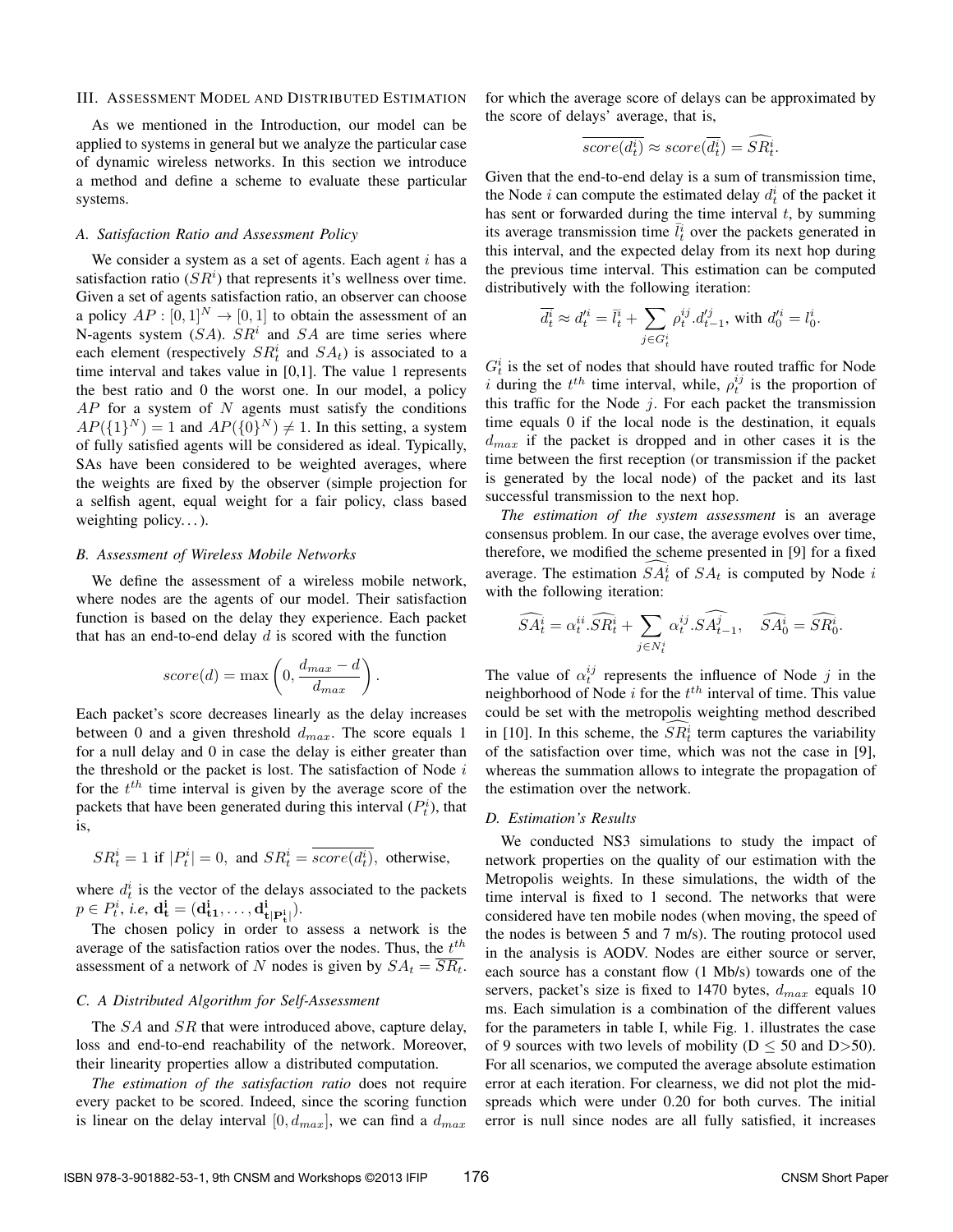| <b>Network properties</b> |             |                             |  |
|---------------------------|-------------|-----------------------------|--|
| Random seed               | 0.1.2       |                             |  |
| Number of sources         | 1.4.7.9     |                             |  |
| Initial spacing (D)       | 20,45,65,75 |                             |  |
| Mobility Model            | Random Walk | Random Waypoint             |  |
| Mobility area size        | D/2xD/2     | $DxD$ (pause duration: 25s) |  |

TABLE I SIMULATION PARAMETERS AND NETWORK PROPERTIES



Fig. 1. Average error of the estimated SA depending on network profiles.

brutally when sources are started. However, the error decreases over time. The algorithm performs better under a very dynamic topology. We identified two reasons: (1) when the network is too dynamic, the performance of AODV decreases and all nodes tend to be unsatisfied. (2) dynamism increases the number of known neighbors satisfaction ratio. In this section we showed how nodes could estimate their SA. In the next section we give them a method to analyze the evolution of this SA.

#### IV. EVENT BASED ANALYSIS OF A SYSTEM ASSESSMENTS

We assume that each agent of a system can produce and observe events. Our approach consists in building system's properties from events to understand their impact on the SA.

# *A. Observation and Event Definitions*

An observation, the perception of an event by an agent at a specific time, can be seen as a tri-dimensional point, see Fig. 2. An event is a *perceptible* modification of the system's state, it is an N-dimensional point which can be represented by a frame. The first field in this frame is the event's type (*eType*) which determines the validity and the meaning of the following fields. Table II illustrates the observation space and gives examples of events to be considered in the case of dynamic wireless networks.

## *B. Features' Construction*

We call feature a property of a cluster of observations. Thus, we will create clusters of observations, compute clusters' properties that vary over time and then study the association between these properties and the SA. As a result, we need metrics to cluster observations by similarity.

|  |  |  | (a) Example of Observations |
|--|--|--|-----------------------------|
|--|--|--|-----------------------------|

| <b>Observations</b>  |       |             |               |              |        |          |
|----------------------|-------|-------------|---------------|--------------|--------|----------|
| <b>Time</b><br>Agent | Event |             |               |              |        |          |
|                      |       | <b>Type</b> | <b>Source</b> | <b>Speed</b> | Length | $\cdots$ |
| float                | int   | string      | int           | float        | int    |          |
| 1.2                  | 0     | 'Packet'    |               |              | 1500   |          |
| 1.25                 |       | 'Move'      |               | 5.6          |        |          |

(b) Example of Event Types

| (0) EXAMPLE OF EVENT TYPES |                                               |  |
|----------------------------|-----------------------------------------------|--|
| <b>Type</b>                | <b>Information</b>                            |  |
| Packet                     | Packet capture in promiscuous mode            |  |
| Rtam                       | Routing table's attribute modification (size) |  |
| Move                       | Speed vector modification                     |  |
| Ipv4Drop                   | Packet Drop for a routing reason              |  |
| PhyRxDrop                  | Frame dropped during reception                |  |
| MacTxDataFailed            | Data packet transmission failed at mac layer  |  |

TABLE II OBSERVATIONS AND EVENTS IN DYNAMIC WIRELESS NETWORKS

Regarding the distance in time, timestamps difference is the natural way to proceed but it could be meaningful to use difference between hours of the day or between days of the week. Distance between agents, could be geographical, logical (number of hops) or a state comparison. Events similarity can be based on the string distance between their type names, their number of common fields or the values of their fields.

In this paper, each node groups its observations by time interval and event field value. Like nodes did in Fig. 2. with the number of observed events by unit of time, they build time series of features by applying an aggregate function on these groups (such as count, or average over a field). Then, they study the delayed correlations between their time series and the SA over a period to determine the features that might have impacted the SA. When they collaborate, nodes only need to exchange the correlation coefficients of highest magnitudes.



Fig. 2. Features and System Assessment Delayed Correlation.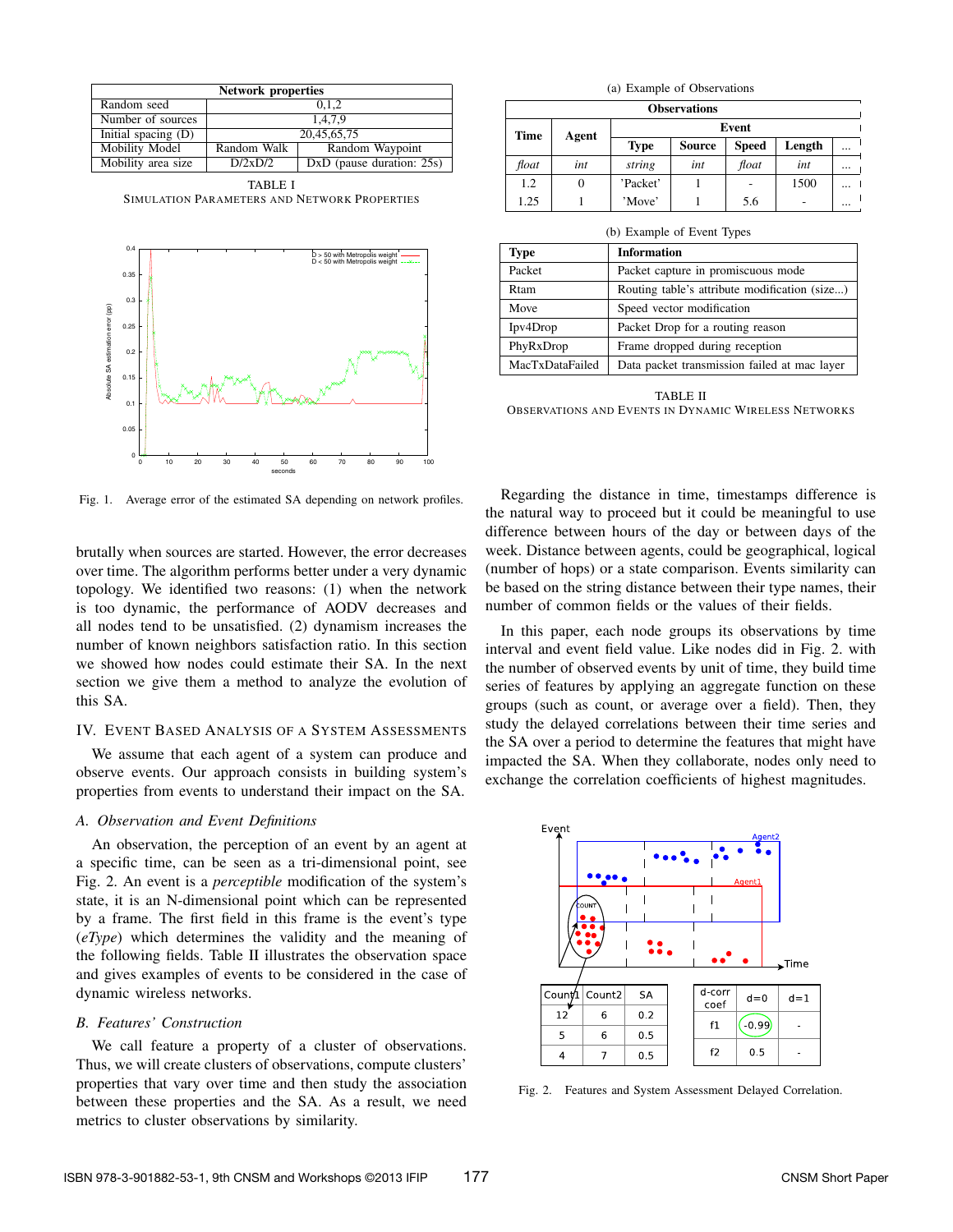| Name              | <b>Information</b>                          |
|-------------------|---------------------------------------------|
| AvgnbValid        | Average # valid entry in the routing table  |
| CountMyRetry      | # transmitted frame with a retry flag       |
| CountAllFlow      | # IP flow sent, received or forwarded       |
| CountPhyRxDrop    | # PhyRxDrop events                          |
| CountDropRouteErr | # IPv4 Drop events for a route error reason |

TABLE III FEATURES DESCRIPTION

#### *C. Analysis of a Dynamic Wireless Networks Assessment*

For a better understanding, we analyze the scenario given in Fig. 3. and we provide the most relevant features, which were constructed for this study, in Table III. Each feature is related to a node, the # stands for "*number of* ".



Fig. 3. Topology of the Studied Network.

In the scenario of the Fig. 3., Nodes 2 and 5 are UDP sinks. Node 3 can move in the rectangle area and impact the network topology. On the top, route to 5 is down. At the bottom, Node 2 might be overloaded. After having computed the delayed correlation matrix we found high values for the three features illustrated in Fig. 4. *CountDropRouteErr* on Node 1, *CountPhyRxDrop* on Node 5 and *CountMyRetry* on Node 2 scores are respectively -0.92, 0.79 and -0.88. In Fig. 4(a)., we clearly show that the main fluctuation of the SA is correlated to a routing error. Indeed, Node 1 can not find a route to Node 5 since Node 3 has left the path. The retries experienced by Node 2 are detailed in Fig. 4(a). It impacts the SA when the route is up with a bad communication link between 2 and 3. At first, one can think that transmission retries of Node 2 are introduced by the physical drops on Node 5, but in fact those events are negatively correlated. Indeed, these nodes can not reach each other due to their relative distances, but Node 5 could still be in the carrier range of Node 2. Fig. 4(b). confirms that Node 5 does not drop packets for low SA, indeed, Node 2 does not have to send them because of the routing errors on Node 1.



(a) CountDropRouteErr on Node 1 and CountMyRetry on Node 2



Fig. 4. Temporal Evolution of SA Regarding 3 Features.

## V. CONCLUSION AND FUTURE WORK

The invasion of wireless mobile communication in our network and their increasing complexity forces the management to be mainly delegated to the network itself. In this paper we introduce a way to assess a wireless mobile network and provide the distributed algorithm for nodes to compute this assessment. Our algorithm is derived from existing average consensus schemes. We evaluated this algorithm under various networking conditions to describe its sensitivity to the load and to the nodes' mobility. Then, we proposed a method to analyze the evolution of this assessment. We collected event observations to construct time series of features that we correlate with the network assessment. Using simple features based on event counts, we were able to diagnose the assessment fluctuation, these features can be distributively computed and exchanged in real time by nodes to analyze their situation. Our approach is general enough and could be applied to other multi-agent systems (wired networks, farm of servers or social networks) for their assessment and analysis. For the future we address the following research lines: (1) sensitivity analysis of the estimation algorithm, (2) reduction of the estimation error by refining the metropolis heuristic for the dynamic average consensus algorithm.